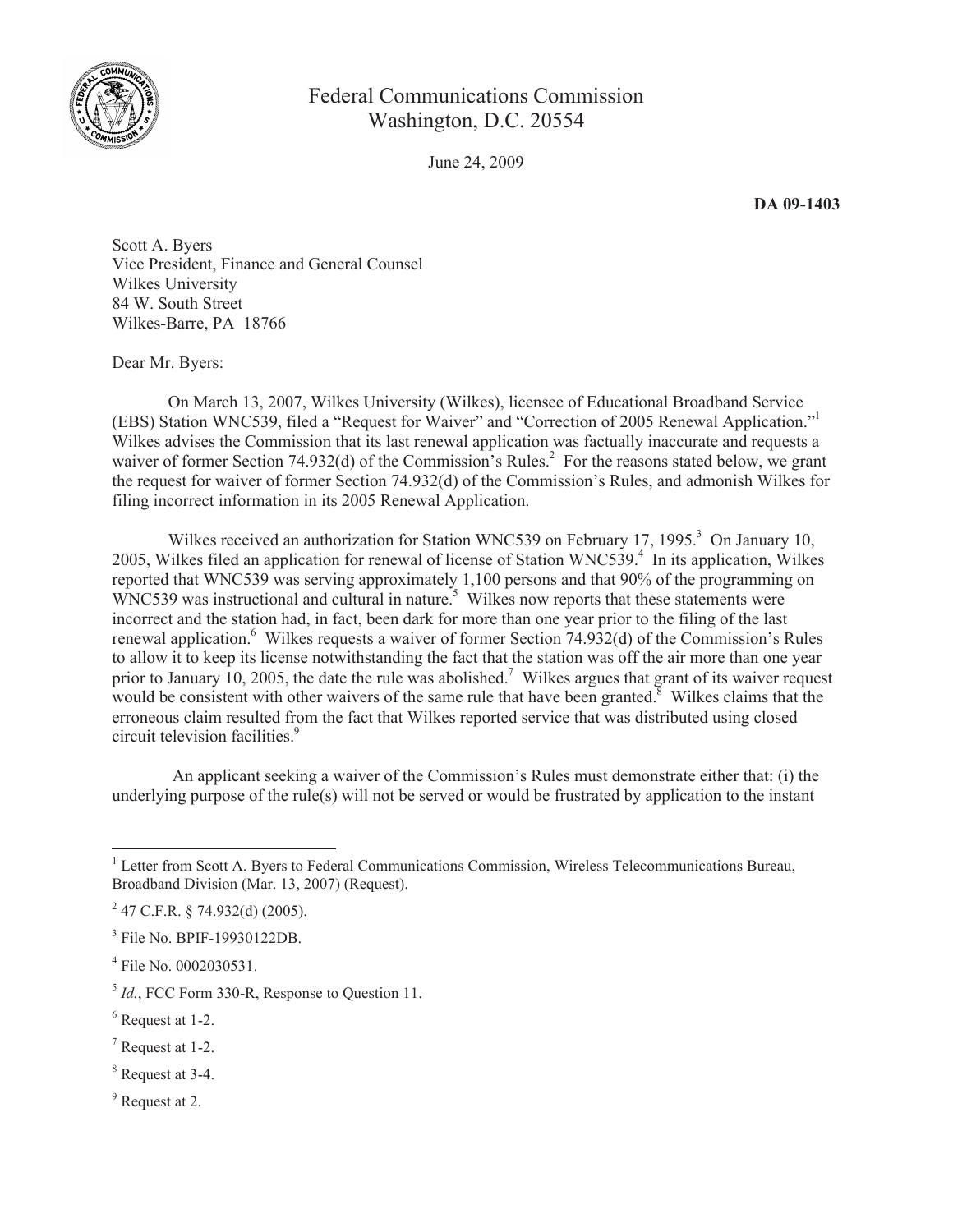case, and that a grant of the waiver would be in the public interest;<sup>10</sup> or (ii) in view of unique or unusual factual circumstances of the instant case, application of the rule(s) would be inequitable, unduly burdensome or contrary to the public interest, or the applicant has no reasonable alternative.<sup>11</sup> Under the rule that was in effect prior to January 10, 2005, former Section 74.932(d) of the Commission's Rules required that an EBS license be forwarded to the Commission for cancellation in case of permanent discontinuance of operation.<sup>12</sup> A station that had not operated for one year was considered to have permanently discontinued operation.<sup>13</sup> On July 29, 2004, the Commission released the *BRS/EBS R&O & FNPRM* that fundamentally restructured the band to provide BRS and EBS licensees with greater flexibility, and took numerous steps to promote competition, innovation, and investment in wireless broadband services and educational services.<sup>14</sup> Among other actions, the *BRS/EBS R&O & FNPRM* eliminated the discontinuance of service rules for the new BRS and EBS.<sup>15</sup> The discontinuance of service rules no longer apply to non-common carrier BRS and EBS licensees. Because the discontinuance of service rules applied at the time for which the applicants are seeking a waiver, however, the licensees require a waiver in order to avoid forfeiting their licenses.

We will grant Wilkes' request for waiver of former Section 74.932(d) of the Commission's Rules. We have granted a series of waivers of that rule in order to facilitate the transition to the new rules applicable to EBS.<sup>16</sup> We agree with Wilkes that it is similarly situated to other EBS licensees that have received waivers.

We are deeply concerned, however, that Wilkes filed a renewal application claiming that the station was in operation and providing educational and cultural programming when the station was in fact off the air. Because it is vital that all licensees and applicants provide fully accurate information in all filings with the Commission, we admonish Wilkes for filing an inaccurate application.

 $11$  47 C.F.R. § 1.925(b)(3)(ii).

 $12$  47 C.F.R. § 74.932(d).

<sup>13</sup> *Id.*

<sup>15</sup> *Id.*, 19 FCC Rcd at 14255-57 ¶¶ 231-239.

<sup>16</sup> See Wireless Telecommunications Bureau's Broadband Division Grants Request for Waiver of EBS Discontinuance of Service Rule, *Public Notice*, 21 FCC Rcd 14485 (WTB BD 2006); Wireless Telecommunications Bureau's Broadband Division Grants Requests for Waiver of BRS and EBS Discontinuance of Service Rules, *Public Notice*, 21 FCC Rcd 10079 (WTB BD 2006); Wireless Telecommunications Bureau's Broadband Division Grants Requests for Waiver of BRS and EBS Discontinuance of Service Rules, *Public Notice*, 20 FCC Rcd 5275 (WTB BD 2005); Wireless Telecommunications Bureau's Broadband Division Grants Requests for Waiver of MDS and ITFS Discontinuance of Service Rules, *Public Notice*, 20 FCC Rcd 54 (WTB BD 2005); Wireless Telecommunications Bureau's Broadband Division Grants Requests for Waiver of MDS and ITFS Discontinuance of Service Rules, *Public Notice*, 19 FCC Rcd 18752 (WTB BD 2004).

 $10$  47 C.F.R. § 1.925(b)(3)(i).

<sup>&</sup>lt;sup>14</sup> Amendment of Parts 1, 21, 73, 74 and 101 of the Commission's Rules to Facilitate the Provision of Fixed and Mobile Broadband Access, Educational and Other Advanced Services in the 2150-2162 and 2500-2690 MHz Bands, *et al.*; WT Docket Nos. 03-66, *et al.*, *Report and Order and Further Notice of Proposed Rulemaking*, 19 FCC Rcd 14165 (2004).